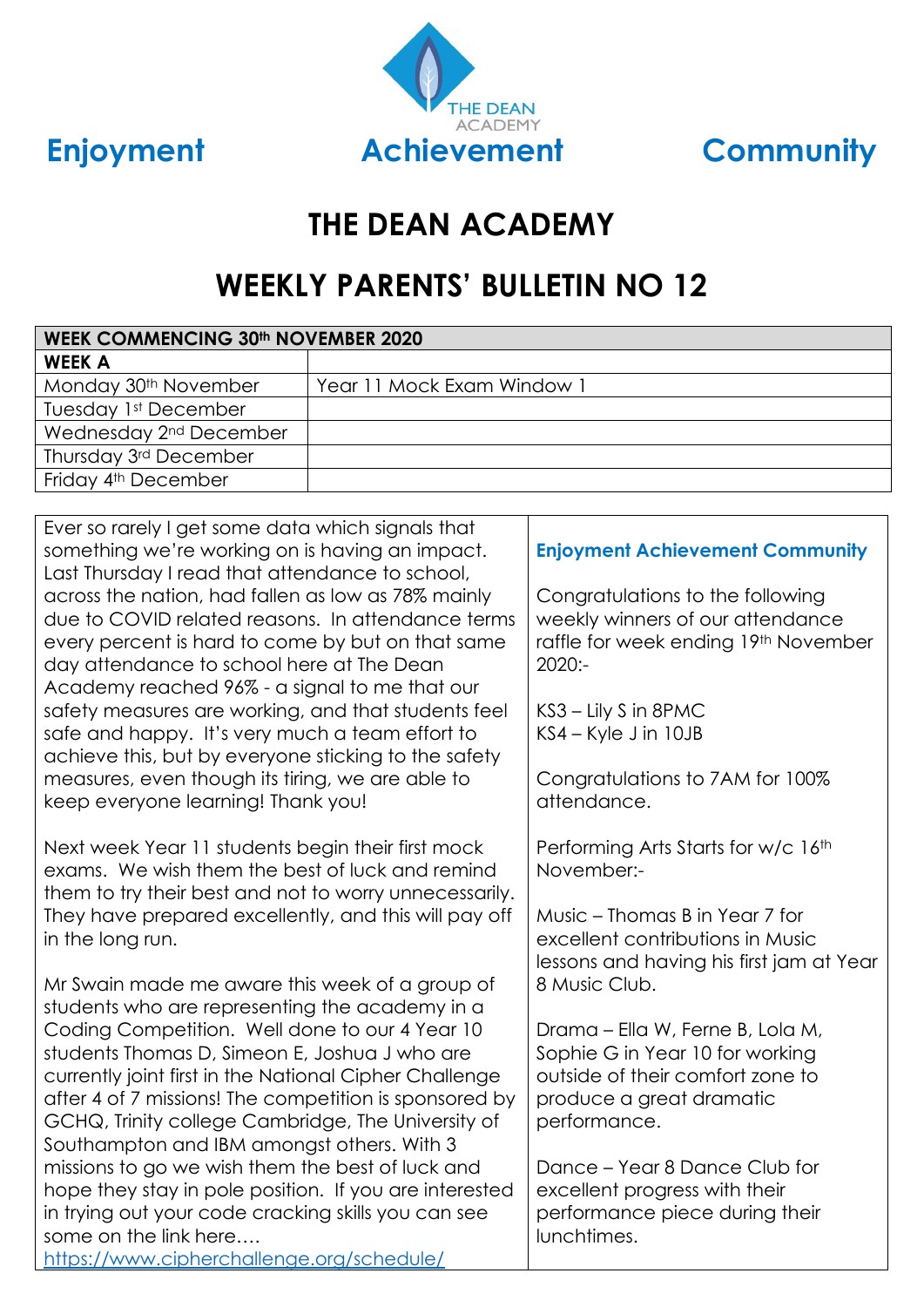|                                                                                                            | Performing Arts Stars w/c 23rd          |
|------------------------------------------------------------------------------------------------------------|-----------------------------------------|
| As you'll be aware, we've had some cold, wet days<br>over the course of this week. One of the difficulties | November:-                              |
| we, and many other schools, have found has been                                                            | Music – Amy B in Year 8 for her solo in |
| to keep students safe and dry on wet weather days.                                                         | preparation for Christmas.              |
| Finding indoor spaces whilst not mixing bubbles has                                                        |                                         |
| been a challenge. But, from next week, on days                                                             | Dance – Ashleigh I, Molly G, Alice H,   |
| when it rains, students will be able to make use of                                                        | Bethany J, Phoebe S, Emily O and        |
| our seating under our new outdoor covered area -                                                           | Daisy BP in Year 11 for their excellent |
| this said, we still recommend them to wear coats just                                                      | performance of Richard Alston's         |
| in case!                                                                                                   | Overdrive.                              |
|                                                                                                            |                                         |
| A final reminder that tomorrow, Friday 27th                                                                | Drama – Micah E, Jess EH, Eve J,        |
| November, is an INSET day and students are not                                                             | Chloe C, Hannah F and Ellie P in Year   |
| required to attend school.                                                                                 | 11 for their version of The Nativity -  |



**Case Study on Bethan Gray by Sophie B in Year 10. Amazing work. Well done – Ms Westgate.**